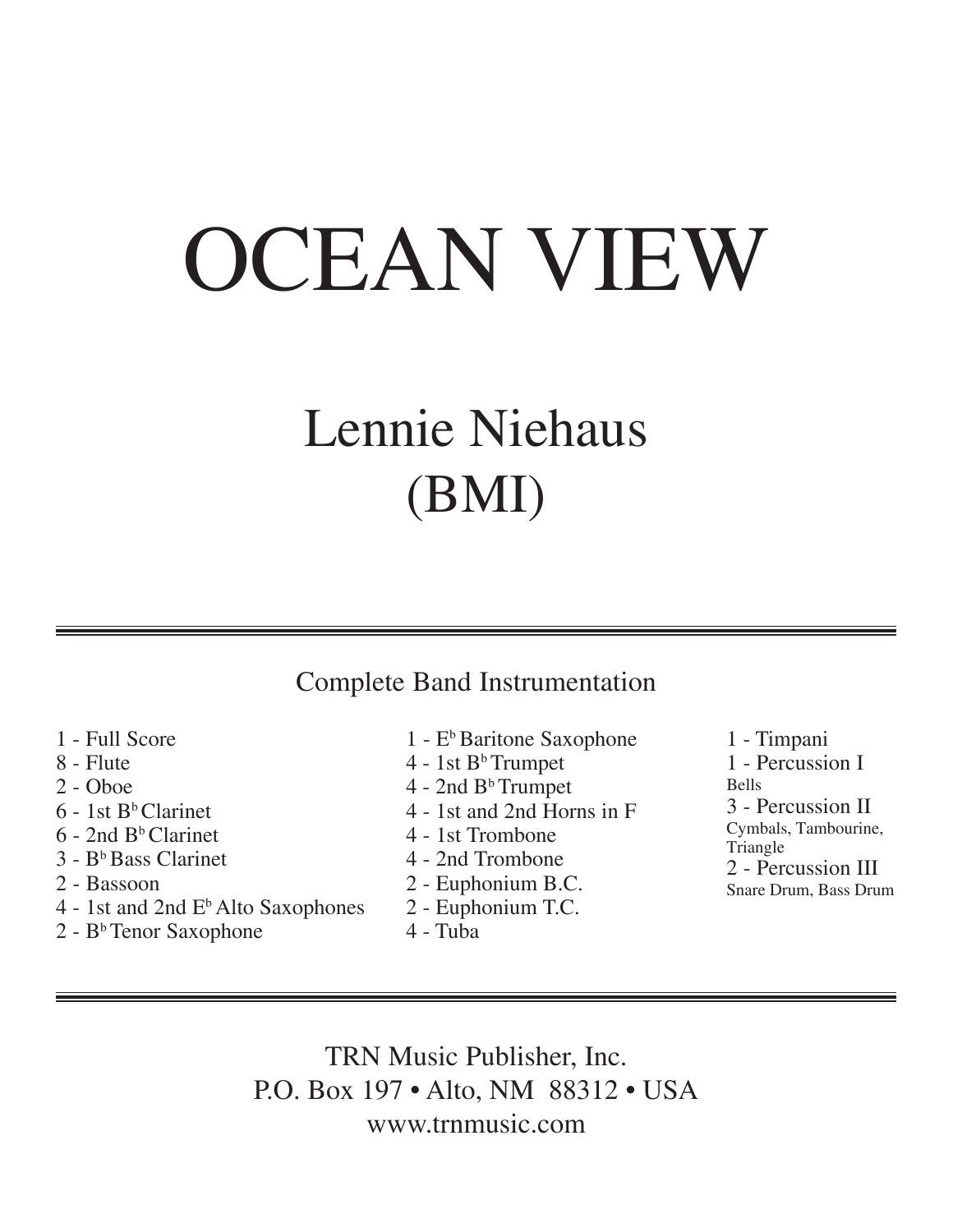#### **About the Music - - -**

Whether you live by the ocean or visit the seaside occasionally, OCEAN VIEW will remind you of the many facets the ocean presents to those who observe it. From powerful waves crashing against the shore during a storm, to children cavorting on the beach on a warm summer's day, to noble ships from distant lands plowing through the water, the ocean is endlessly fascinating.

OCEAN VIEW is suggestive of these moods of the sea, with its stately 2/4 introduction in E flat major, followed by a merry opening theme that brings to mind cars loaded with picnic hampers, beach balls, and excited people on holiday. An augmented presentation of the theme slows the pace, followed by a playful section with a lively rhythmic motif that moves forward to a reappearance of the opening theme, now heard with a lovely countermelody. The very expressive G minor 3/4 section evokes the image of majestic great whales slowly migrating along the coast. A *D. S. al Coda* returns to the opening theme and on to an exciting finish.

#### **About the Composer - - -**



 **Lennie Niehaus** is an award-winning composer, arranger, and performer whose career has included a kaleidoscope of musical experiences. Born in St. Louis, Missouri, Mr. Niehaus received his Bachelor of Arts Degree Cum Laude and teaching credentials from California State University, Los Angeles. Soon after, in 1952, he joined the Stan Kenton Orchestra with the exception of two years of service in the U.S. Army. He performed and recorded with Kenton until 1960, winning the Downbeat Magazine "New Star - Alto Sax" Award in 1955. During this time, he also wrote for and recorded his own albums, and contributed compositions and arrangements to the Kenton library. After leaving Kenton's orchestra, Mr. Niehaus became increasingly active as a commercial arranger and composer. His film scoring credits include: *Sesame Street Presents Follow That*

*Bird, Tightrope, Pale Rider, City Heat, Heartbreak Ridge, White Hunter-Black Heart,* and *Bird*, for which he received a Cannes Film Festival Technical Achievement Award and British Academy Award nomination for Best Score. His latest film scores were for the Clint Eastwood pictures *A Perfect World, The Bridges of Madison County* starring Meryl Streep, the Academy Award winning picture *Unforgiven*, *Absolute Power, Space Cowboys, Blood Work* and most recently, Clint Eastwood's latest film *Mystic River.* Mr. Niehaus continues to compose for film and television and remains active on the music education scene as a clinician, performer, and adjudicator. He has numerous published works for concert band, orchestra, and jazz ensemble to his credit, as well as several texts on saxophone pedagogy.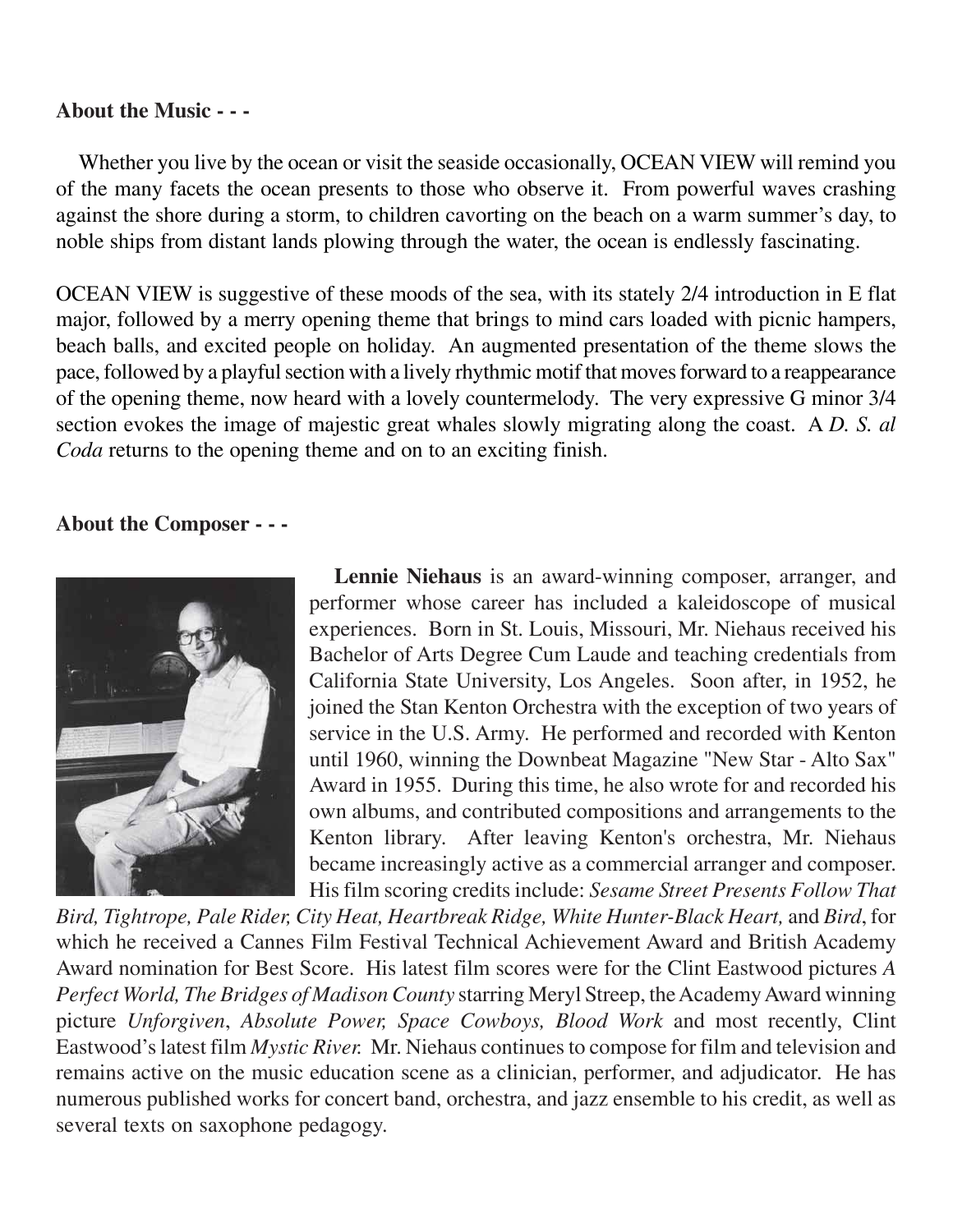#### **OCEAN VIEW**

3



TRN2004-31 GRADE 2

Copyright © MMIV by TRN MUSIC PUBLISHER, INC. All Rights Reserved. Printed in U. S. A. International Copyright Secured.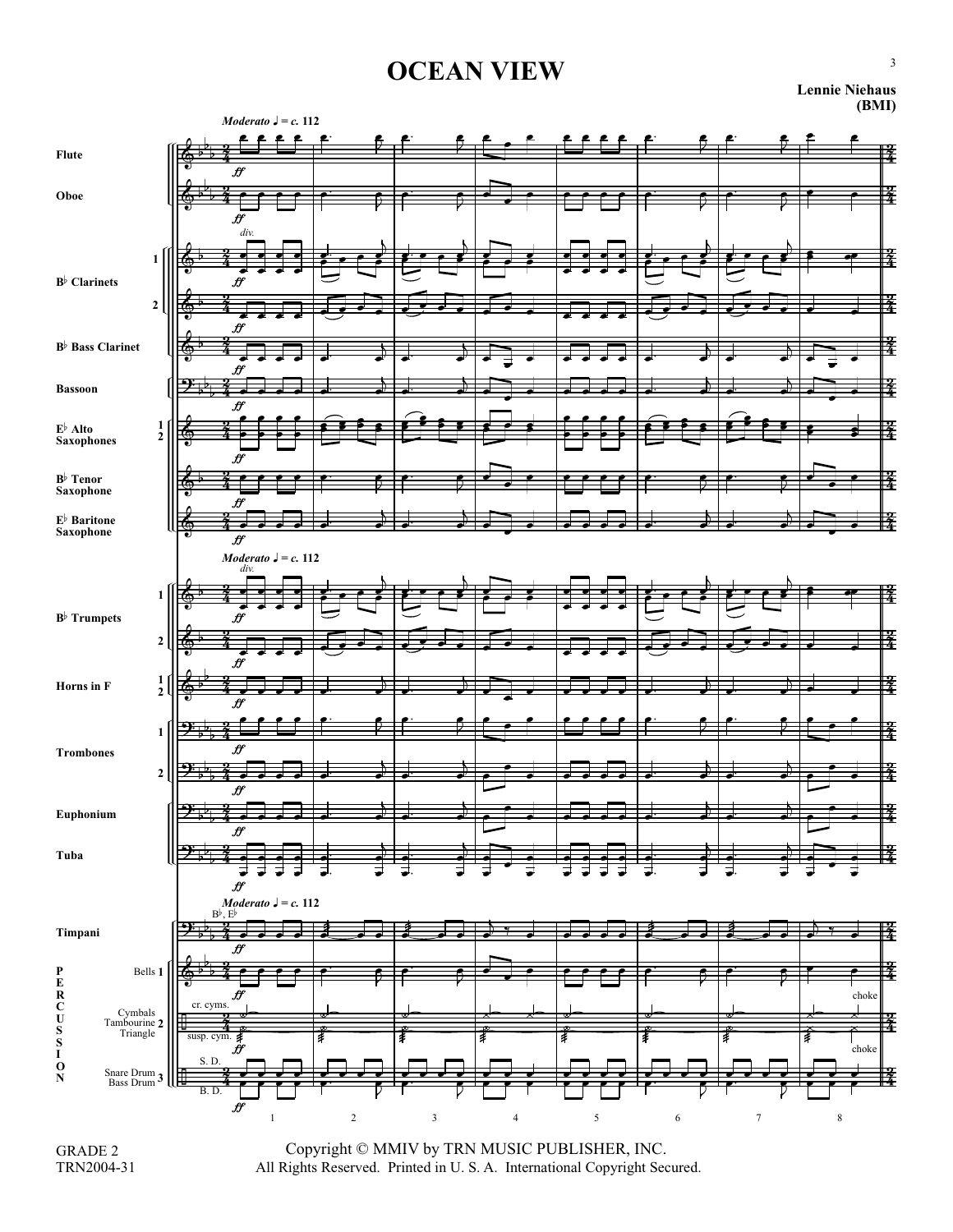